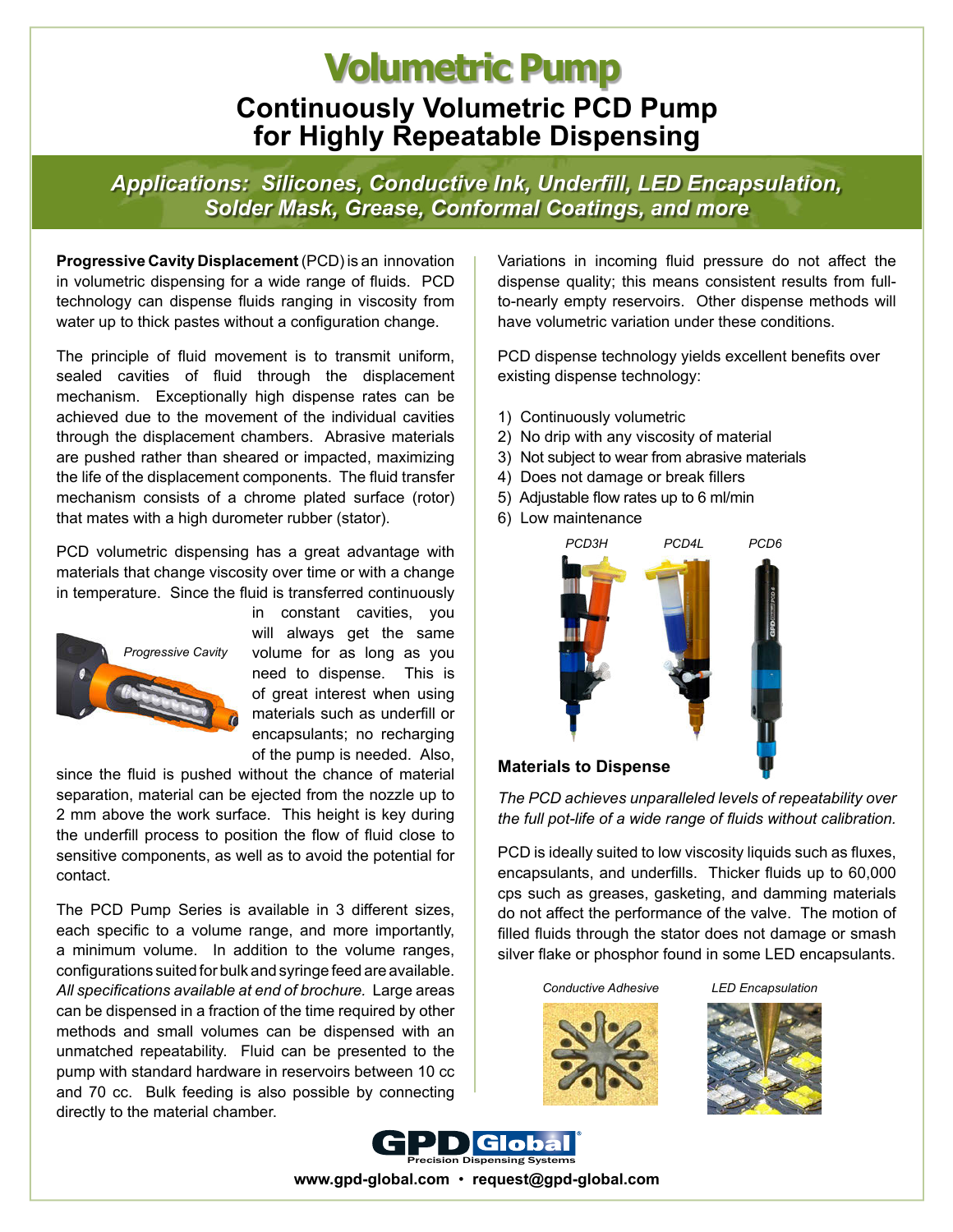## **PCD Series Volumetric Dispensing**

#### **High Flow Rate, Low Pressure Nozzles**

S Type nozzles are single piece, seamless tips designed to impart minimum pressure on the fluid during the dispense process. The interior of the tips is completely smooth with no seams or insertion points to hinder fluid flow. The taper has been designed to minimize pressure on the fluid and improve flow rate. For optimal results the wall has a thickness of 0.050mm (0.002"). For an equivalent OD of a thick wall, common nozzle, the S Type will deliver a significantly greater flow rate.

The chart at the right illustrates pressure buildup in a common 18G, 6mm length nozzle compared to an equivalent ID S Type tip. With the common nozzle the pressure continues to build and is not stable which results in uneven flow rate. The SType tip illustrates a significantly lower pressure that reaches a peak and remains constant over through the dispense cycle. End result is a more uniform and controlled dispense.

The connection to the pump is via a luer connector. Luer connectors will interface numerous pumps and easily interchanged.

#### **PCD Repeatability**

PCD pump repeatability is exceptional over a wide range of fluids. PCD Pump technology is a sealed system that utilizes two opposing cavities that are 180 degrees out of phase. Through the pump cycle fluid is being fed to the dispense tip by a combination of both cavities or a single cavity. At any point in time the cross section of fluid is constant, resulting in a continuous, volumetric dispense. The cavities are a known volume making it easy to measure the volume through a portion of the dispense cycle. Since the pump is a volumetric pump it is not greatly affected by changes in viscosity due to pot life change or environmental temperature fluctuation.



The system is a sealed environment so there is no chance for very low viscosity fluids to drip or drool even when under pressure. The charts shown here illustrate PCD4 with S Type tip repeatability tests conducted with various fluids at different viscosities. An excellent combination for accuracy, repeatability and optimal throughput.













**www.gpd-global.com** • **request@gpd-global.com**